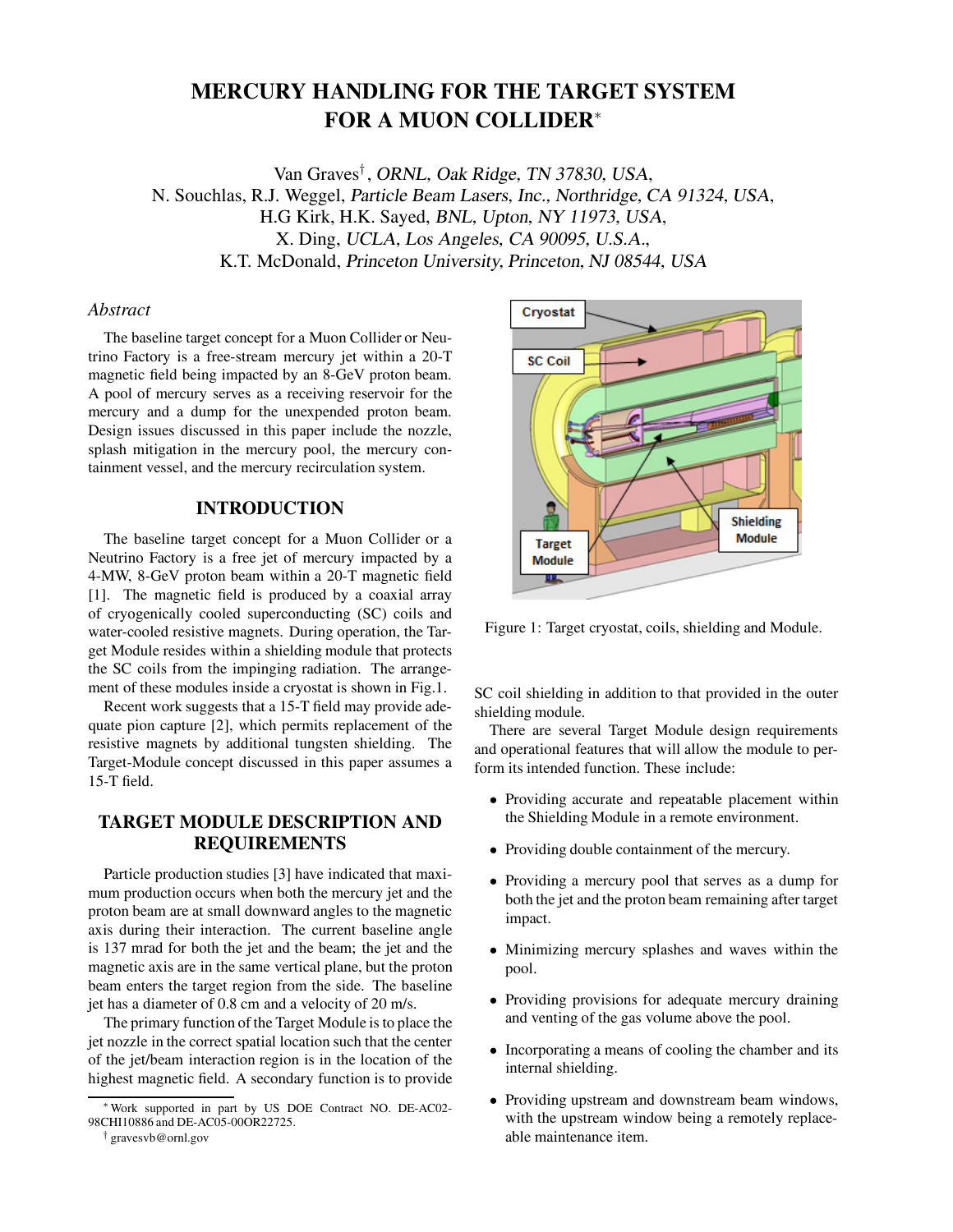- Designing with no elastomeric seals that would limit its lifetime.
- Providing long lifetime through the elimination of radiation-sensitive electronics or sensors.

# **TARGET MODULE DESIGN ISSUES**

There are several aspects of the Target Module design that are mechanically challenging, some of which are described in this section. Figure 2 shows a vertical cross section through the Target Module which highlights many of the design features.

#### *Jet and Beam Entry*

To contain mercury vapors within the Target Module, an inner, primary containment vessel was designed. The jet and proton beam enter this volume through pipes upstream of the interaction region. There is very little clearance between the jet nozzle and the beam entry pipe, as shown in Fig. 3. Also, multiple beams are under consideration to supply the total 4 MW of beam power, so the issue of nozzle/beam-pipe clearance could become more complex in the future.

#### *Mercury Containment*

The mercury jet is produced using a closed-loop process, with a pump, heat exchanger, and storage tank being the major external components, shown in Fig. 4, along with the piping, nozzle, and mercury pool vessel within the Target Module. The external components will be located in a hot cell adjacent to the beam line with its own remote maintenance capabilities. Mercury leaks within this area will be more easily contained, but provisions for double containment of the mercury will be required within the supply and return piping and mercury pool vessel. This double-wall requirement introduces an interstitial space that can either be filled with tungsten shielding or be left empty, but in ei-



Figure 2: Vertical cross section through the Target Module at the mercury pool.



Figure 3: Interior of the Target Module showing the mercury nozzle and beam-entry pipe.

ther case the space must provide a mechanism for cooling the inner wall.

# *Mercury Splash Mitigation*

The mercury dump is a liquid pool at the downstream end of the inner containment vessel. It serves as a dump for both the mercury jet and the remaining portion of the proton beam. To serve as a beam dump, the mercury must have sufficient depth for four interaction lengths (120 cm) along the proton-beam trajectory, as defined by the height of the overflow drains shown in Fig. 2. In practice this may be difficult to achieve in that the beam and jet will both impact the pool and may create "holes" in the fluid that reduce the effective beam-stopping distance. Mechanical features within the chamber will be required to minimize splashing and waves that might impact the downstream beam window as well as reduce the effective pion yield. As this mercury pool will be heated by the decay radiation, it is critical that no stagnation zones develop within the pool and that the mercury drains properly. Due to the high ra-



Figure 4: The external components of the mercury-flow loop.